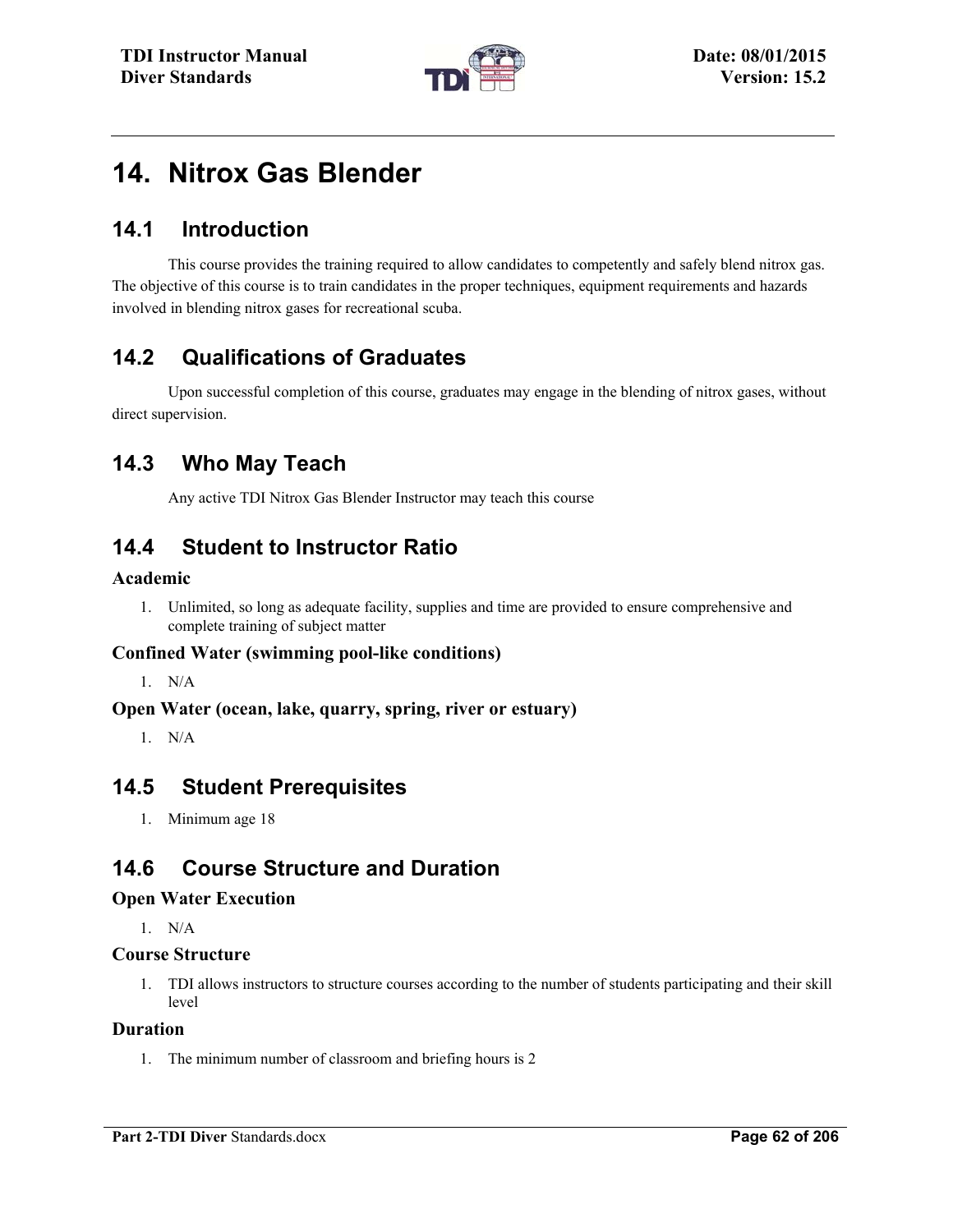

# **14.7 Administrative Requirements**

#### **The following is the administrative tasks:**

- 1. Collect the course fees from all the students
- 2. Ensure that the students have the required equipment
- 3. Communicate the training schedule to the students
- 4. Have the students complete the:
	- a. *TDI Liability Release and Express Assumption of Risk* Form
	- b. *TDI Medical Statement* Form

#### **Upon successful completion of the course the instructor must:**

1. Issue the appropriate TDI certification by submitting the TDI Diver Registration Form to TDI Headquarters or registering the students online through member's area of the TDI website

# **14.8 Required Equipment**

#### **The following are required for this course:**

- 1. *TDI Nitrox Gas Blending* Manual
- 2. *TDI Nitrox Gas Blending* PowerPoint Presentation
- 3. Oxygen  $(O_2)$  analyzer, instructor may provide

# **14.9 Required Subject Areas**

#### **The** *TDI Nitrox Gas Blending* **Manual is mandatory for use during this course but instructors may use any additional text or materials that they feel help present these topics.**

- 1. The Responsibility of the Gas Blender
- 2. Gases of Diving
	- a. Air
	- b. Oxygen  $(O_2)$
	- c. Nitrogen
- 3. Oxygen Handling
	- a. Oxygen  $(O_2)$  hazards
	- b. Causes and prevention of oxygen  $(O_2)$  fire
	- c. Oxygen system design
	- d. Local regulations for gas blending and handling
- 4. Gas Production Equipment
	- a. Compressors
	- b. Cylinders
	- c. Filtration systems
	- d. Analog gauges
- 5. Mixing Techniques
	- a. General considerations